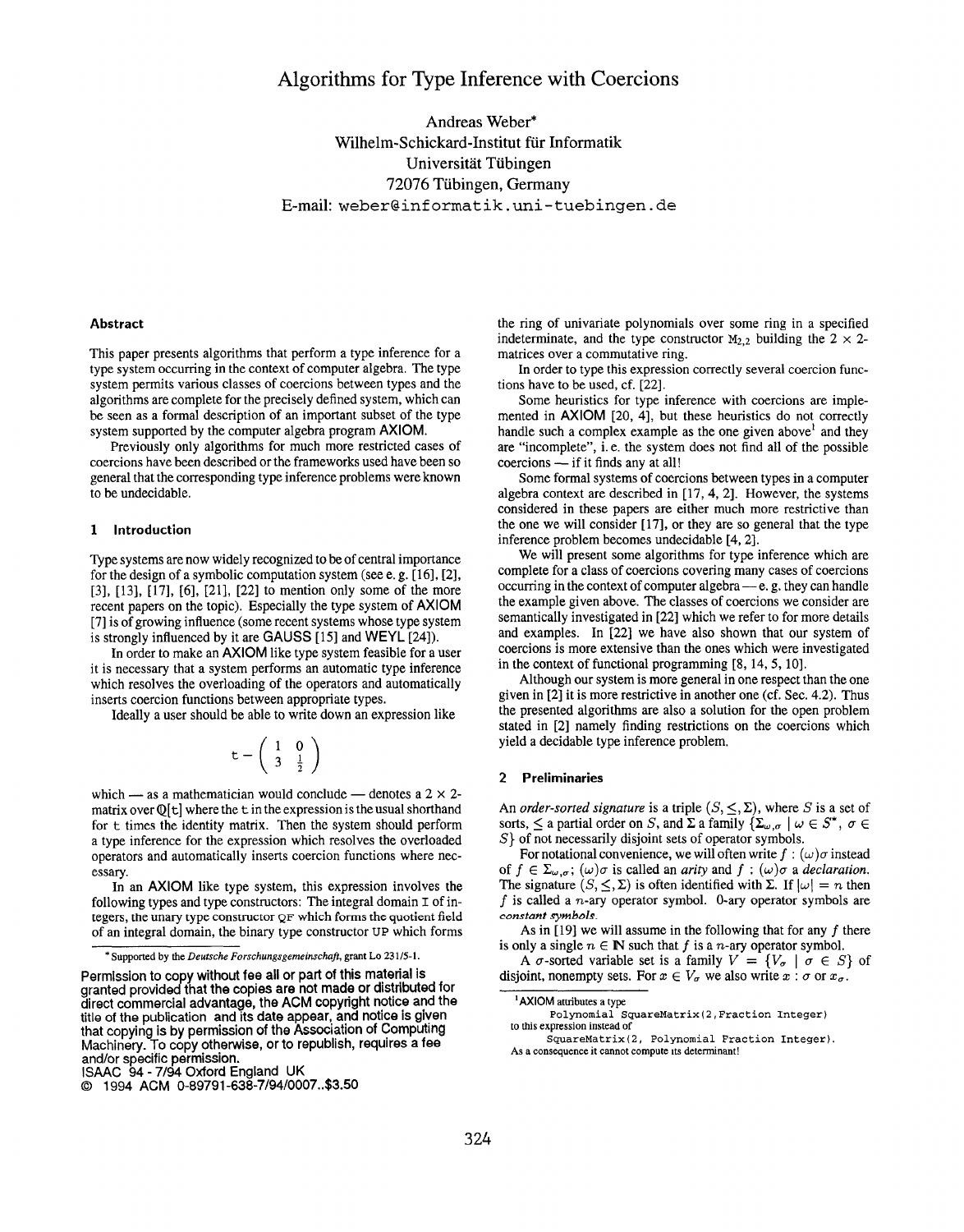The set of *order-sorted terms* of sort  $\sigma$  freely generated by V,  $T_{\Sigma}(V)_{\sigma}$ , is the least set satisfying

- if  $x \in V_{\sigma'}$  and  $\sigma' < \sigma$ , then  $x \in T_{\Sigma}(V)_{\sigma}$
- if  $f \in \Sigma_{\omega, \sigma'}, \omega = \sigma_1 \cdots \sigma_n$ ,  $\sigma' \leq \sigma$  and  $t_i \in T_{\Sigma}(V)_{\sigma}$ , then  $f(t_1,\ldots,t_n)\in T_{\Sigma}(V)_{\sigma}.$

The set of all order-sorted terms over  $\Sigma$  freely generated by V will be denoted by

$$
T_{\Sigma}(V) := \bigcup_{\sigma \in S} T_{\Sigma}(V)_{\sigma}
$$

The set of all ground terms over  $\Sigma$  is  $T_{\Sigma} := T_{\Sigma}(\{\})$ . If  $t \in T_{\Sigma}(V)_{\sigma}$ we will also write  $t : \sigma$ .

A signature is regular, if each term  $t \in T_{\Sigma}(V)$  has a least sort. The *complexity* of a term  $t \in T_{\Sigma}(V)$ , com(t) is inductively defined as follows:

- com(t) = 1, if  $t \in V_{\sigma}$  or  $t \in \Sigma_{\epsilon,\sigma}$  for some  $\sigma \in S$ ,
- if  $f \in \Sigma_{\omega,\sigma'}$ ,  $\omega = \sigma_1 \cdots \sigma_n$ , and  $t_i \in T_{\Sigma}(V)_{\sigma}$ , then

 $com(f(t_1,..., t_n)) = max(com(t_1),..., com(t_n)) + 1.$ 

#### 3 The Language of Types

As in [22, 2], a type will just be an element of the set of all ordersorted terms over a regular signature  $(S, \leq, \Sigma)$  freely generated by some family of infinite sets  $V = \{V_{\sigma} \mid \sigma \in S\}.$ 

For more details and examples we refer to [22].

This formalism is well suited to express the subset of the type system of  $AXIOM$  [7], in which only non-parameterized categories<sup>2</sup> are considered and the properties correspond to the non-parameterized categories.

#### 3.1 Coercions

The classes of coercions we will consider are generally the same as in [22]. We thus refer to [22] for an investigation of semantic properties of the system and for more examples.

We will write  $t_1 \leq t_2$  if there is a coercion  $\phi : t_1 \longrightarrow t_2$ .

#### 3.2 General Conditions

If  $\phi : t_1 \longrightarrow t_2$  and  $\psi : t_2 \longrightarrow t_3$  are coercion functions then the composition  $\psi \circ \phi$  will be a coercion. Thus the relation generated by  $\leq$  will be transitive. It will be convenient to define that the identity on a type is a coercion.

#### 3.2.1 Coercions between Base Types

We will assume that the coercions between base types are effectively given, i.e. that we can decide for two base types  $t_1$  and  $t_2$  whether  $t_1 \trianglelefteq t_2$  or not.

#### 3.2.2 Structural Coercions

**Definition 1.** The *n*-ary type constructor ( $n \ge 1$ ) f induces a structural coercion, if there are sets  $A_f \subseteq \{1, ..., n\}$  and  $\mathcal{M}_f \subseteq$  $\{1, \ldots, n\}$  such that the following condition is satisfied:

Whenever there are declarations  $f : (\sigma_1 \cdots \sigma_n) \sigma$  and  $f :$  $(\sigma'_1 \cdots \sigma'_n)\sigma'$  and ground types  $t_1$  :  $\sigma_1, \ldots, t_n$  :  $\sigma_n$  and  $t'_1$  :  $\sigma'_1,\ldots,t'_n$ :  $\sigma'_n$  such that  $t_i = t'_i$  if  $i \notin A_f \cup \mathcal{M}_f$  and there are coercions

$$
\begin{array}{ll}\n\phi_i: t_i \longrightarrow t'_i, & \text{if } i \in \mathcal{M}_f, \\
\phi_i: t'_i \longrightarrow t_i, & \text{if } i \in \mathcal{A}_f, \\
\phi_i = \mathrm{id}_{t_i} = \mathrm{id}_{t'_i}, & \text{if } i \notin \mathcal{A}_f \cup \mathcal{M}_f,\n\end{array}
$$

then there is a uniquely defined coercion

$$
\mathcal{F}_f(t_1,\ldots,t_n,t'_1,\ldots,t'_n,\phi_1,\ldots,\phi_n):\\ f(t_1,\ldots,t_n)\longrightarrow f(t'_1,\ldots,t'_n).
$$

The type constructor  $f$  is *covariant in its i-th argument*, if  $i \in \mathcal{M}_f$ . It is contravariant in its *i*-th argument, if  $i \in \mathcal{A}_f$ .

Instead of the adjective "covariant" we will sometimes use the adjective "monotonic", and instead of "contravariant" we will sometimes use "antimonotonic", because both terminologies are used in the literature and reflect different intuitions which are useful in different contexts.

We refer to [22] for examples of type constructors which induce a structural coercion.

Although many important type constructors arising in computer algebra are covariant in all arguments it is not justified to assume that this property will always hold as was done in [2]. For instance the type constructor for building "function spaces" is contravariant in its first argument, cf. [22, 1]. Constructions like the fixpoint field of a certain algebraic extension of Q under a group of automorphisms in Galois theory — see e.g.  $[9]$  — would give other — more algebraic examples — of type constructors which are contravariant.<sup>3</sup>

Some examples of type constructors which are neither monotonic nor antimonotonic are given e. g. in [8] or in [23].

#### 3.2.3 Direct Embedding

**Definition 2.** Let  $f : (\sigma_1 \cdots \sigma_n) \sigma$  be a *n*-ary type constructor. If for all ground types  $t_1:\sigma_1,\ldots,t_n:\sigma_n$  there is a coercion function  $\Phi_{f,t_1,...,t_n}^{\mathbf{r}} : t_i \longrightarrow f(t_1,...,t_n)$ , then we say that f has a direction.

Moreover, let

 $D_f = \{i \mid f \text{ has a direct embedding at its } i\text{-th position}\}\$ 

be the set of direct embedding positions of f.

Examples of type constructors having direct embeddings can be found in [22].

Remark. The definition for direct embeddings given above is slightly more restrictive than the one given in [22] by requiring an appropriate coercion for all possible ground types into the parameterized type and not only for some ground types. However, this additional requirement — which is in general necessary for an algorithmic type inference — is reasonable for all examples we know.

#### 4 Algorithms for Type Inference with Coercions

In the following section we will restrict the types to the ones which can be expressed as terms of a finite order-sorted signature. As is shown in [23] we can also assume that the signature is regular.

Let op be a  $n$ -ary operation. We will assume that op is given a profile of the form

$$
op: \xi_1 \times \cdots \times \xi_n \longrightarrow \xi_{n+1},
$$

<sup>&</sup>lt;sup>2</sup>Category in the sense of the AXIOM language, not in the sense of category theory!

<sup>&</sup>lt;sup>3</sup>In the group theory program GAP [18] such constructs are implemented as functions and not as type constructors. For a discussion of this point we refer to [23, Chap.3.6.1].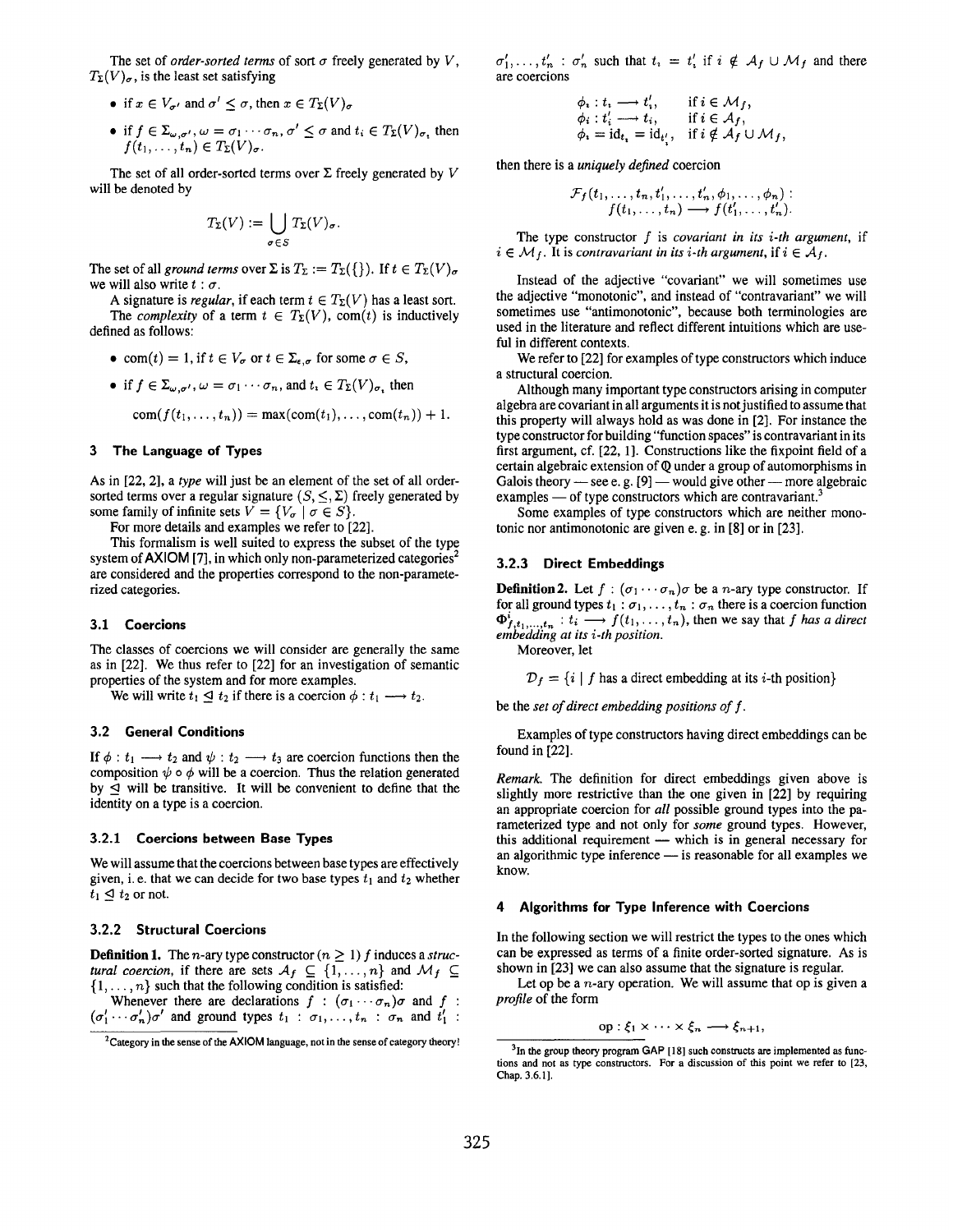### $S \leftarrow \text{CSGT}(t)$ .

[Sorts of types a type t is coercible to. S is the set of sorts of types in which t can be coerced to. Assumes that the signature is finite, only direct embeddings and structural coercions are present.

- (1) [t base type.] if  $\text{com}(t) = 0$  then  $\{ S \leftarrow \text{CSBT}(t)$ ; return.
- (2) [Recurse.] Let  $t = g(t_1, \ldots, t_m)$ ; for  $i = 1, \ldots, m$  do  $S_i \leftarrow \text{CSGT}(t_i)$ ; for  $(\sigma_1, \ldots, \sigma_m) \in S_1 \times \cdots \times S_m$  do  $\{$  if there is  $g: (\sigma_1 \cdots \sigma_m) \overline{\sigma}$  such that  $\overline{\sigma} \notin S$  then  $\{T \leftarrow T \cup \{g(v_{\sigma_1}, \ldots, v_{\sigma_m})\}; S \leftarrow S \cup \{\overline{\sigma}\}; S' \leftarrow S; T' \leftarrow T\}$ .
- (3) [Compute Direct Embeddings.] for  $\bar{t} \in \mathcal{T}$  do  $\{$  if there are  $\bar{\sigma}$ ,  $f : (\sigma_1 \cdots \sigma_n) \sigma', i \in \{1, \ldots, n\}$  such that  $\bar{t} : \bar{\sigma}$  and  $\sigma_i = \bar{\sigma}$  and  $i \in \mathcal{D}_f$  and  $\sigma' \notin \mathcal{S}$  then  $\{S' \leftarrow S' \cup \{\sigma'\}; T' \leftarrow T' \cup \{f(v_{\sigma_1}, \ldots, v_{\sigma_n})\}\}\$ .
- (4) [Iterate if something is added.] if  $S' \neq S$  then  $\{ S \leftarrow S'; T \leftarrow T'$ ; goto (3)  $\}.$

where

 $S \leftarrow \text{CSBT}(t)$ .

[Sorts of types a base type  $t$  is coercible to.  $S$  is the set of sorts of types in which  $t$  can be coerced to. Assumes that the signature is finite, only direct embeddings and structural coercions are present.

- (1) [Initialize.]  $\mathcal{T} \leftarrow \{t' | t \leq t' \text{ and } t' \text{ is a base type}\}; \mathcal{S} \leftarrow \{\sigma' | t : \sigma'\}; \mathcal{S}' \leftarrow \mathcal{S}; \mathcal{T}' \leftarrow \mathcal{T}.$
- (2) [Compute Direct Embeddings.] for  $\bar{t} \in \mathcal{T}$  do  $\{$  if there are  $\bar{\sigma}$ ,  $f : (\sigma_1 \cdots \sigma_n) \sigma', i \in \{1, \ldots, n\}$  such that  $\bar{t} : \bar{\sigma}$  and  $\sigma_i = \bar{\sigma}$  and  $i \in \mathcal{D}_f$  and  $\sigma' \notin \mathcal{S}$  then  $\{S' \leftarrow S' \cup \{\sigma'\}; \mathcal{T}' \leftarrow \mathcal{T}' \cup \{f(v_{\sigma_1}, \ldots, v_{\sigma_n})\}\}.$
- (3) [Iterate if something is added.] if  $\mathcal{S}' \neq \mathcal{S}$  then  $\{ \mathcal{S} \leftarrow \mathcal{S}' ; \mathcal{T} \leftarrow \mathcal{T}'$ ; goto (2)  $\}$ .



where  $\xi_i$ ,  $1 \leq i \leq n+1$ , is either a type variable  $v_{\tau_i}$ ,  $l \leq k$ , or a ground type  $\overline{t}_i$ . Given objects  $o_1, \ldots, o_n$  having types  $t_1, \ldots, t_n$ respectively, the expression

$$
op(o_1,\ldots,o_n)
$$

will be well typed having type  $\xi_{n+1}$  iff the following conditions are satisfied.

- 1. If  $\xi = \overline{t}_1$  for some ground type  $\overline{t}_1$  then  $t_1 \leq \overline{t}_1$ .
- 2. If  $\xi_i = \xi_j = v_{\tau_i}$  for some  $i \neq j$  then there is a type  $t : \tau_i$ such that  $t_i \leq t$  and  $t_j \leq t$ .
- 3. If  $\xi_i = v_{\tau_k}$  then there is a type  $t : \tau_k$  such that  $t_i \leq t$ .

Notice that if we require that all objects have ground types if they have a type at all  $-$  then algorithms solving the problems imposed by the above conditions can be used to solve the type inference problem using a bottom-up process.<sup>4</sup>

If we do not restrict the possible coercions then determining whether for given types  $t_1$  and  $t_2$  there is a type t such that  $t_1 \leq t$ and  $t_2 \leq t$  might be an undecidable problem, cf. [2].

In the following we will restrict the possible coercions to coercions between base types,<sup>5</sup> direct embeddings and structural coercions.

#### 4.1 Computing Properties of Coercible-to Types

**Proposition 3.** Assume that the types are terms of a finite, regular order-sorted signature and that there are only coercions between base types, direct embeddings and structural coercions. Then for any type t, the set

$$
S_t = \{ \sigma \mid \exists t' \, . \, t' : \sigma \text{ and } t \leq t' \}
$$

is effectively computable.

*Proof.* We claim that the set  $S_t$  will be computed by the algorithm  $\mathsf{CSGT}(t)$  (see Fig. 1).

All computations which are used in CSGT and CSBT can be performed effectively. Since the signature is finite there are always only finitely many possibilities which have to be checked in the existential clauses of the algorithms and so algorithm CSBT will terminate and so will CSGT. Algorithm CSGT is correct (i.e.  $\mathsf{CSGT}(t) \subseteq \mathcal{S}_t$ , because only types and the sort of types t can be coerced to are computed. Its completeness (i.e.  $CSGT(t) \supseteq S_t$ ) follows from the fact that structural coercions cannot add new sorts to  $S_t$ .  $\Box$ 

#### 4.2 Common Upper Bounds

In the following we will rule out antimonotonic structural coercions, i. e. we will require that  $A_f = \emptyset$  for all type constructors f.

Notice that the restriction  $A_f = \emptyset$  does not exclude type constructors like the constructor FS building the space of functions from the framework.<sup>6</sup> Only the automatic insertion of a coercion

<sup>&</sup>lt;sup>4</sup>Similar ideas can be found in [2, Sec. 4] and in [16].

 ${}^{5}$ By the assumption of a finite signature there are only finitely many base types and we will assume that the finitely many coercions between base types are effectively given.

 $6$ See [22] for a discussion of the properties of FS with respect to coercions.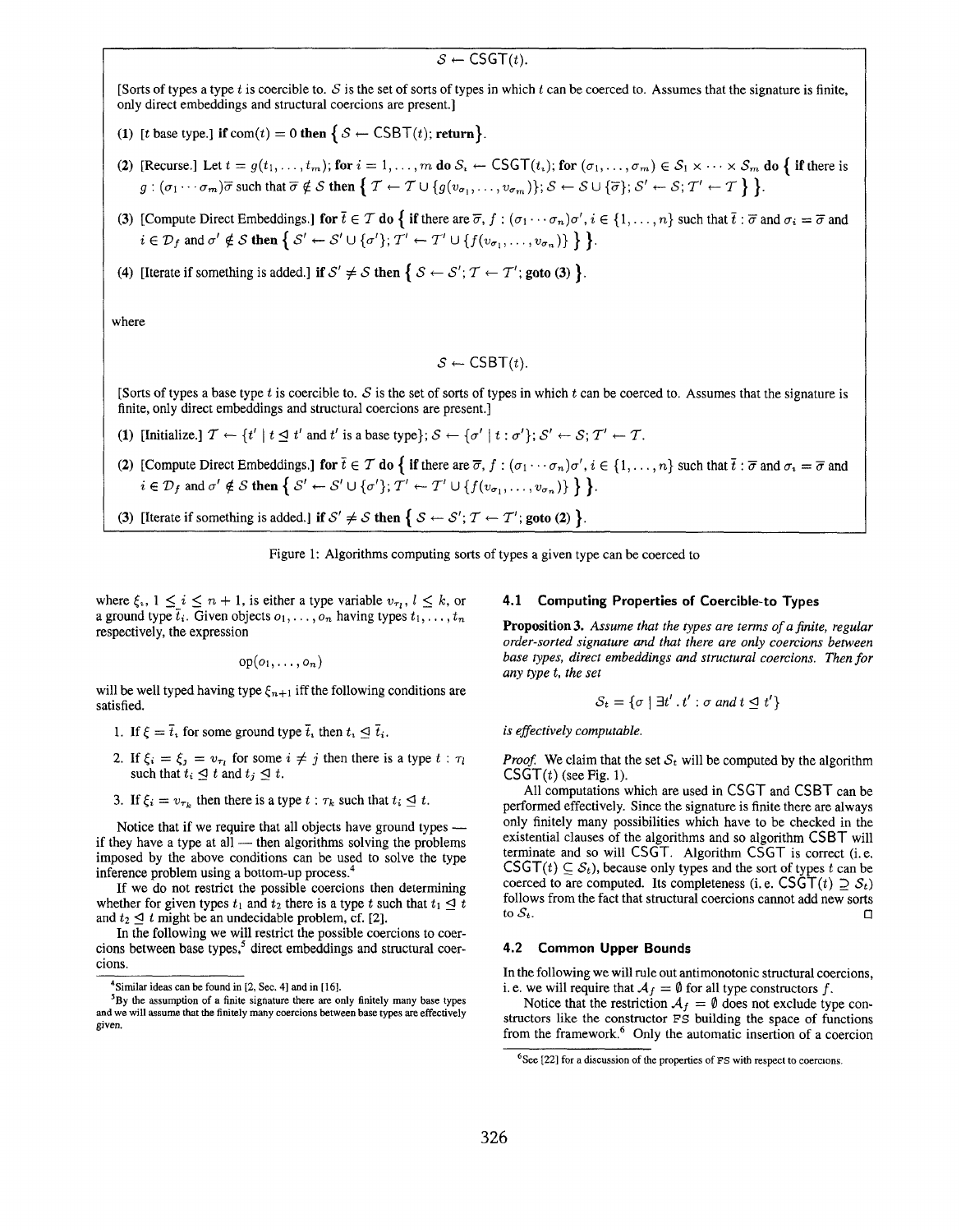# $u \leftarrow$  CSMUBGT $(t_1, t_2)$ [ $U$  is a complete set of minimal upper bounds of two types  $t_1$  and  $t_2$ . Requires that only direct embeddings and structural coercions are used,  $|\mathcal{D}_f| \leq 1$  and  $\mathcal{A}_f = \emptyset$  for any type constructor f. Assumes that algorithm CSMUBBT returns a finite set. (1) [t<sub>l</sub> and t<sub>2</sub> base types.] if com(t<sub>1</sub>) = 1 and com(t<sub>2</sub>) = 1 then  $\{ U \leftarrow \text{CSMUBBT}(t_1, t_2);$  return  $\}$ . (2) [Ensure that  $com(t_1) \leq com(t_2)$ .] if  $com(t_1) > com(t_2)$  then  $\{h \leftarrow t_1; t_1 \leftarrow t_2; t_2 \leftarrow h \}$ . (3) [t<sub>1</sub> a base type.] if com(t<sub>1</sub>) = 1 then { let  $t_2 = f(t_2^1, \ldots, t_2^n)$ ; if  $|\mathcal{D}_f| = 0$  then {  $\mathcal{U} \leftarrow \emptyset$ ; return}; let  $\mathcal{D}_f = \{i\}$ ;  $u' \leftarrow \text{CSMUBGT}(t_1, t_2^i);$ (3.1) if  $\mathcal{U}' = \emptyset$  then  $\{ \mathcal{U} \leftarrow \emptyset$ ; return}; (3.2) if  $\mathcal{U}' \neq \emptyset$  then  $\{$  if  $i \in \mathcal{M}_f$  then  $\{$   $\mathcal{U} \leftarrow \emptyset$ ; for  $t' \in \mathcal{U}'$  do  $\mathcal{U} \leftarrow \mathcal{U} \cup \{f(t_2^1, \ldots, t_2^{n-1}, t', t_2^{i+1}, \ldots, t_2^n)\}\}$ ; if  $i \notin \mathcal{M}_f$ then  $\{$  if  $t_2^i \in \mathcal{U}'$  then  $\mathcal{U} \leftarrow \{t_2\}$  else  $\mathcal{U} \leftarrow \emptyset$  return  $\}$  }. (4) [General case.] let  $t_1 = g(t_1^1, \ldots, t_1^m)$ ; let  $t_2 = f(t_2^1, \ldots, t_2^n)$ ;  $\mathcal{U} \leftarrow \emptyset$ . (5) [Structural coercions.] if  $f = g$  then  $\{$  for  $i \in M_f$  do  $U_i \leftarrow \text{CSMUBGT}(t_1^i, t_2^i)$ ; let  $M_f = \{j_1, \ldots, j_l\}$ ; if  $t_1^k = t_2^k$ for all  $k \in \{1, ..., n\}$  –  $\mathcal{M}_f$  then  $\{$  for  $(t'_{j_1}, ..., t'_{j_l}) \in \mathcal{U}_{j_1} \times \cdots \times \mathcal{U}_{j_l}$  do  $\{$  for  $k \in \{1, ..., n\}$  –  $\mathcal{M}_f$  do  $t'_k \leftarrow t_i^k;$  $U \leftarrow U \cup \{f(t'_1, \ldots, t'_n)\}\} \}.$ (6) [Direct embeddings in g.] if  $|\mathcal{D}_g| = 1$  then  $\{$  let  $\mathcal{D}_g = \{i\}; \mathcal{U}' \leftarrow \text{CSMUBGT}(t_1^i, t_2)$ ; if  $\mathcal{U}' \neq \emptyset$  then  $\{$  if  $i \in \mathcal{M}_g$  then  $\{$ for  $t' \in U'$  do  $U \leftarrow U \cup \{g(t_1^1,\ldots,t_2^{t-1},t',t_2^{t+1},\ldots,t_2^m)\}\}$ ; if  $i \notin M_q$  and  $t_1^i \in U'$  then  $U \leftarrow U \cup \{t_1\} \}$ . (7) [Direct embeddings in f.] if  $|\mathcal{D}_f| = 1$  then  $\{$  let  $\mathcal{D}_f = \{i\}; \mathcal{U}' \leftarrow \text{CSMUBGT}(t_1, t_2^*)$ ; if  $\mathcal{U}' \neq \emptyset$  then  $\{$  if  $i \in \mathcal{M}_f$  then  $\{$ for  $t' \in \mathcal{U}'$  do  $\mathcal{U} \leftarrow \mathcal{U} \cup \{f(t_1^1,\ldots,t_2^{t-1},t', t_2^{t+1},\ldots,t_2^{t})\}$ ; if  $i \notin \mathcal{M}_f$  and  $t_2^i \in \mathcal{U}'$  then  $\mathcal{U} \leftarrow \mathcal{U} \cup \{t_2\}$ .



giving rise to the antimonotony is excluded. For instance, instead of having FS as a type constructor which is antimonotonic in its first argument and monotonic in its second, it is one which is only monotonic in its second argument. Such a restriction does not seem to cause a loss of too much expressiveness. This is an important difference to the system in [2], in which all type constructors have to be monotonic in all arguments. Type constructors which are antimonotonic in some argument have to be excluded from that system in general, because it is not possible that a type constructor being antimonotonic in some argument can be made monotonic in that argument without changing the intended meaning of the type constructor. Thus our framework is more general in this respect than the one in [2]. However, direct embeddings are a special form of the "rewrite relations" for coercion considered in that paper.

So the following can be seen as a solution of one of the open problems stated in [2], namely finding restrictions on the system of coercions which will yield a decidable type inference problem.

**Definition 4.** If for two types  $t_1$  and  $t_2$  there is a type t such that  $t_1 \leq t$  and  $t_2 \leq t$  then t is called a *common upper bound* of  $t_1$  and t2.

A minimal upper bound mub $(t_1, t_2)$  of two types  $t_1$  and  $t_2$  is a type  $t$  satisfying the following conditions.

- 1. The type t is a common upper bound of  $t_1$  and  $t_2$ .
- 2. If t' is a type which is a common upper bound of  $t_1$  and  $t_2$ such that  $t' \leq t$ , then  $t \leq t'$ .

A complete set of minimal upper bounds for two types  $t_1$  and  $t_2$  is a set  $CSMUB(t_1, t_2)$  such that

1. all  $t \in \text{CSMUB}(t_1, t_2)$  are a minimal common upper bound of  $t_1$  and  $t_2$ , and

2. for every type  $t'$  which is a common upper bound of  $t_1$  and  $t_2$  there is a  $t \in \text{CSMUB}(t_1, t_2)$  such that  $t \triangleleft t'$ .

If two types  $t_1$  and  $t_2$  have no minimal upper bound then the complete sets of minimal upper bounds are all empty. In this case we will write CSMUB $(t_1, t_2) = \emptyset$ . We will write  $|{\rm CSMUB}(t_1, t_2)|$ to denote the smallest cardinality of a complete set of minimal upper bounds of  $t_1$  and  $t_2$ .

If the partial order induced by the relation  $\leq$  is a quasi-lattice then  $|{\rm CSMUB}(t_1,t_2)| \leq 1$  for all types  $t_1$  and  $t_2$ . However, in [23, Chap. 4.5] it is shown that this partial order will not be a quasi-lattice in general.

In the following we will assume that for any two base types  $t_1^b$  and  $t_2^b$  a *finite* complete set of minimal upper bounds can be computed effectively, say by CSMUBBT $(t_1^b, t_2^b)$ . We will give an algorithm computing for any two types  $t_1$  and  $t_2$  a complete set of minimal upper bounds and will show that this set is finite.

Theorem 5. Assume that all coercions are coercions between base types, direct embeddings and structural coercions. Moreover, assume that for all type constructors f there is at most one direct embedding position, i.e.  $|\mathcal{D}_f| \leq 1$ , and no antimonotonic coercions are present, i.e.  $A_f = \emptyset$ , and for any base types  $t_1^b$  and  $t_2^b$ there is a finite complete set of minimal upper bounds with respect to the set of base types which can be effectively computed by a function CSMUBBT $(t_1^b, t_2^b)$ .

Then for any two types  $t_1$  and  $t_2$  there is a finite complete set of minimal upper bounds which can be effectively computed.

Proof. We claim that algorithm CSMUBGT (see Fig. 2) terminates for any input parameters  $t_1$  and  $t_2$  and computes a complete set of minimal upper bounds which is finite.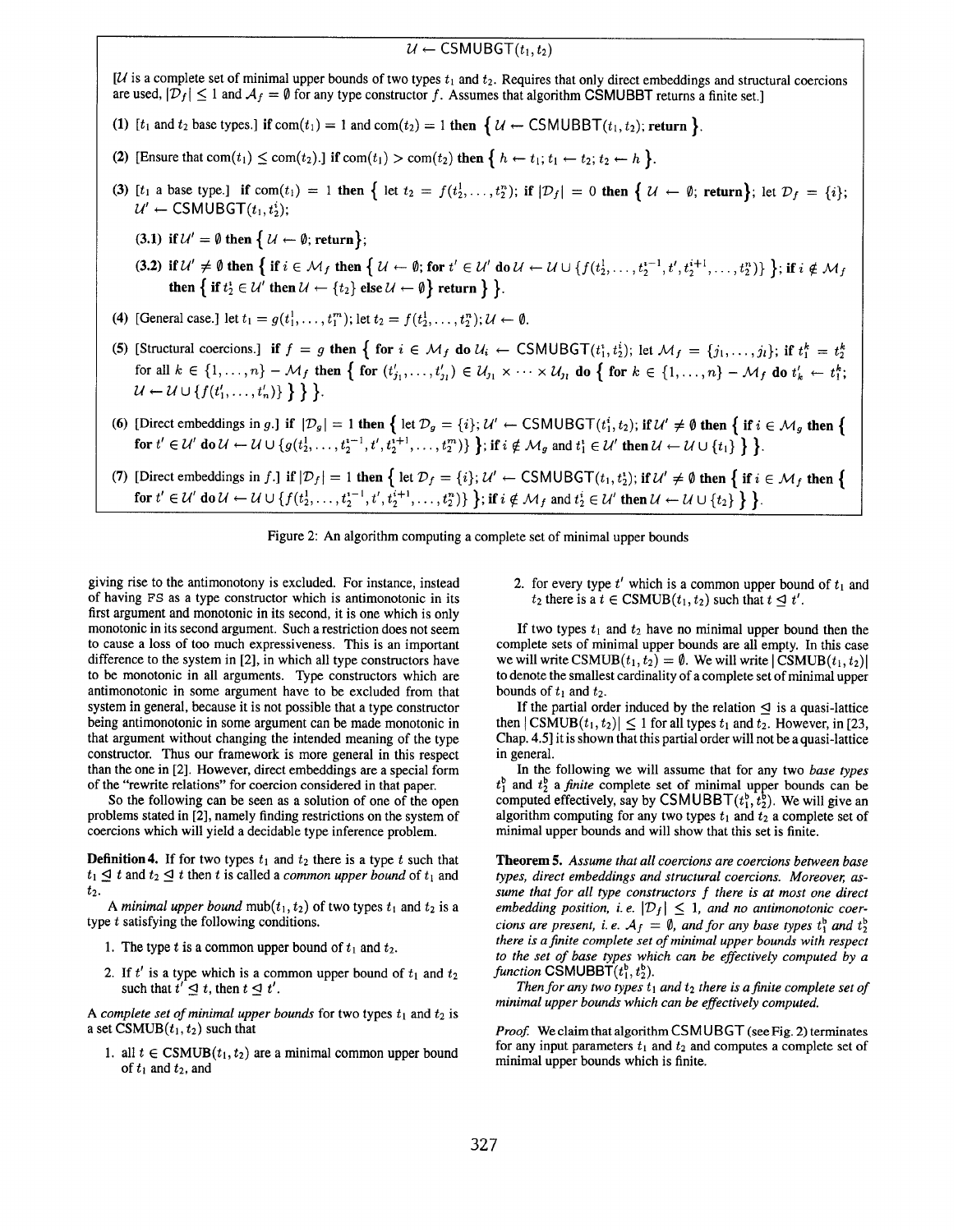This claim can be proved by induction on the complexity of  $t_1$ and  $t_2$  along the steps of the algorithm. For the details of the proof we refer to [23] Chan 4.7.11 we refer to  $[23,$  Chap. 4.7.1].

Remark. Since algorithm CSMUBGT uses the type constructors given by its arguments and does not have to perform a search on all type constructors, it is not necessary that the signature is finite. It is only necessary that there is an effective algorithm which computes for any type constructor f the sets  $\mathcal{D}_f$  and  $\mathcal{M}_f$ , and that the conditions imposed on algorithm CSMUBBT are fulfilled.<sup>7</sup>

An example of an infinite signature with such properties is a finite signature extended with a type constructor  $M_{m,n}$  for any  $m, n \in \mathbb{N}$  with the intended meaning of building the  $m \times n$ -matrices over commutative rings. It is natural to define  $\mathcal{M}_{M_{m,n}} = \{1\}$  for all  $m, n \in \mathbb{N}$  and to have  $\mathcal{D}_{M_{m,n}} = \emptyset$  for  $m \neq n$  and  $\mathcal{D}_{M_{n,n}} = \{1\}$ for any  $n \in \mathbb{N}$ .

#### 4.3 Solving the Type Inference Problem

Combining algorithms CSGT (see Fig. 1) and CSMUBGT (see Fig. 2) we can solve the subproblems 1–3 stated at the beginning of Sec. 4.

So if the conditions stated in Prop. 3 and Theorem 5 on the coercions are fulfilled and all O-ary operations of the object lang  $-$  i.e. the simple objects  $-$  have ground types then it is possible to decide for any expression if it is typeable with a ground type. Moreover, in the positive case it is possible to compute a finite complete set of minimal types for the expression.

#### 4.4 Some remarks on the practical and theoretical complexity of the algorithms

The presented algorithms seem to be well suited for a practical implementation.

An inspection of the examples provided by AXIOM suggests that the iteration step (4) in algorithm CSGT (see Fig. 1) is seldom needed, which favourably affects the running time of the algorithm.

It is possible to construct examples of type constructors having structural coercions and direct embeddings at certain positions so that the cardinality of a complete set of minimal upper bounds of two types  $t_1$  and  $t_2$  is exponential in min(com( $t_1$ ), com( $t_2$ )).<sup>3</sup> Thus the space complexity<sup>9</sup> of algorithm CSMUBGT (see Fig. 2) can be exponential. However, such examples seem to be of little practical significance. Moreover, in a large practical system such as AXIOM there are usually many type constructors but nevertheless the complexity<sup>10</sup> of the occurring types is usually quite small. Since the number of occurring type constructors does not affect the running time of the presented algorithms<sup>11</sup> it seems to be possible to use these algorithms for type inference in a large system.

The possibility to extend the algorithms to handle infinite families of type constructors — as we have shown above — seems to be quite important with respect to their use in a practical system.

Acknowledgements. The present paper is part of the author's PhD-thesis [23] written under the supervision of Prof. R. Loos at the University of Tübingen. I would like to thank Prof. Loos for initiating and supervising my research.

I am grateful to the anonymous referees for their suggestions which helped to clarify the presentation and to M. Ehrengard for checking the style of the manuscript.

Currently the presented algorithms are being implemented as part of the system for recognition of handwritten formulas [11] which is supported by the Deutsche Forschungsgemeinschaft.

#### References

- [1] CARDELLI, L. A semantics of multiple inheritance. *Informa* tion and Computation 76 (1988), 138-164.
- [2] COMON, H,, LUGIEZ, D., AND SCHNOEBELEN, P. A rewritebased type discipline for a subset of computer algebra. Journal of Symbolic Computation 11 (1991), 349–368.
- [3] DALMAS, S. A polymorphic functional language applied to symbolic computation. In Proc. Symposium on Symbolic and Algebraic Computation (lSSAC '92) (Berkeley, CA, July 1992), P.S. Wang, Ed., Association for Computing Machinery, pp. 369-375.
- [4] FORTENBACHER, A. Efficient type inference and coercion in computer algebra. ln Design and Implementation of Symbolic Computation Systems (DISCO '90) (Capri, Italy, Apr. 1990), A. Miola, Ed., vol. 429 of Lecture Notes in Computer Science, Springer-Verlag, pp. 56-60.

uage

- [5] FUH, Y.-C., AND MISHRA, P. Type inference with subtypes Theoretical Computer Science 73 (1990), 155-175.
- [6] HEARN, A. C., AND SCHRUFER, E. An order-sorted approach to algebraic computation. In Miola [12], pp. 134-144.
- [7] JENKS, R. D., AND SUTOR, R. S. *AXIOM: The Scientifi* Computation System. Springer-Verlag, New York, 1992.
- [8] KAES, S. Type inference in the presence of overloading, subtyping, and recursive types. In Proceedings of the 1992 ACM Conference on Lisp and Functional Programming (San Francisco, CA, June 1992), Association for Computing Machinery, pp. 193-205.
- [9] LANG, S. Algebra. Addison-Wesley, Reading, MA, 1971
- [10] LINCOLN, P., AND MITCHEL, J. C. Algorithmic aspects of type inference with subtypes. In Conference Record of the Nineteenth Annual ACM Symposium on Principles of Programming Languages (Albuquerque, New Mexico, Jan, 1992), Association for Computing Machinery, pp. 293–304.
- [11] MARZINKEWITSCH, R. Operating computer algebra systems by handprinted input. In Proc. Symposium on Symbolic and Algebraic Computation (ISSAC '91) (Bonn, Germany, July 1991), S. M. Watt, Ed,, Association for Computing Machinery, pp. 411-413.
- [12] MIOLA, A., Ed. Design and Implementation of Symboli Computation Systems — International Symposium DISCO '93 (Gmunden, Austria, Sept. 1993), vol. 722 of Lecture Notes in Computer Science, Springer-Verlag,
- [13] MISSURA, S. A. Extending AlgBench with a type system. In Miola [12], pp. 359-363.
- [14] MITCHELL, J. C. Type inference with simple subtypes. *Journal* of Functional Programming 1, 3 (July 1991), 245-285.
- [15] MONAGAN, M. B. Gauss: a parameterized domain of computation system with support for signature functions. In Miola [12], pp. 81-94.

 $7$ If the signature is finite, these conditions will always be fulfilled if the coercions between the base types are effectively given.

The key step for such a construction can be found in  $[23, Chap. 4.5]$ .

 $9$ Here we use the term *complexity* with its complexity theoretic content.

 $10$ Recall Sec. 2 for the definiton of *complexity of a type*.

 $11$ Using a suitable representation for type constructors the access operations computing  $\mathcal{M}_f$  and  $\mathcal{D}_f$  for a given type constructor f take constant time.